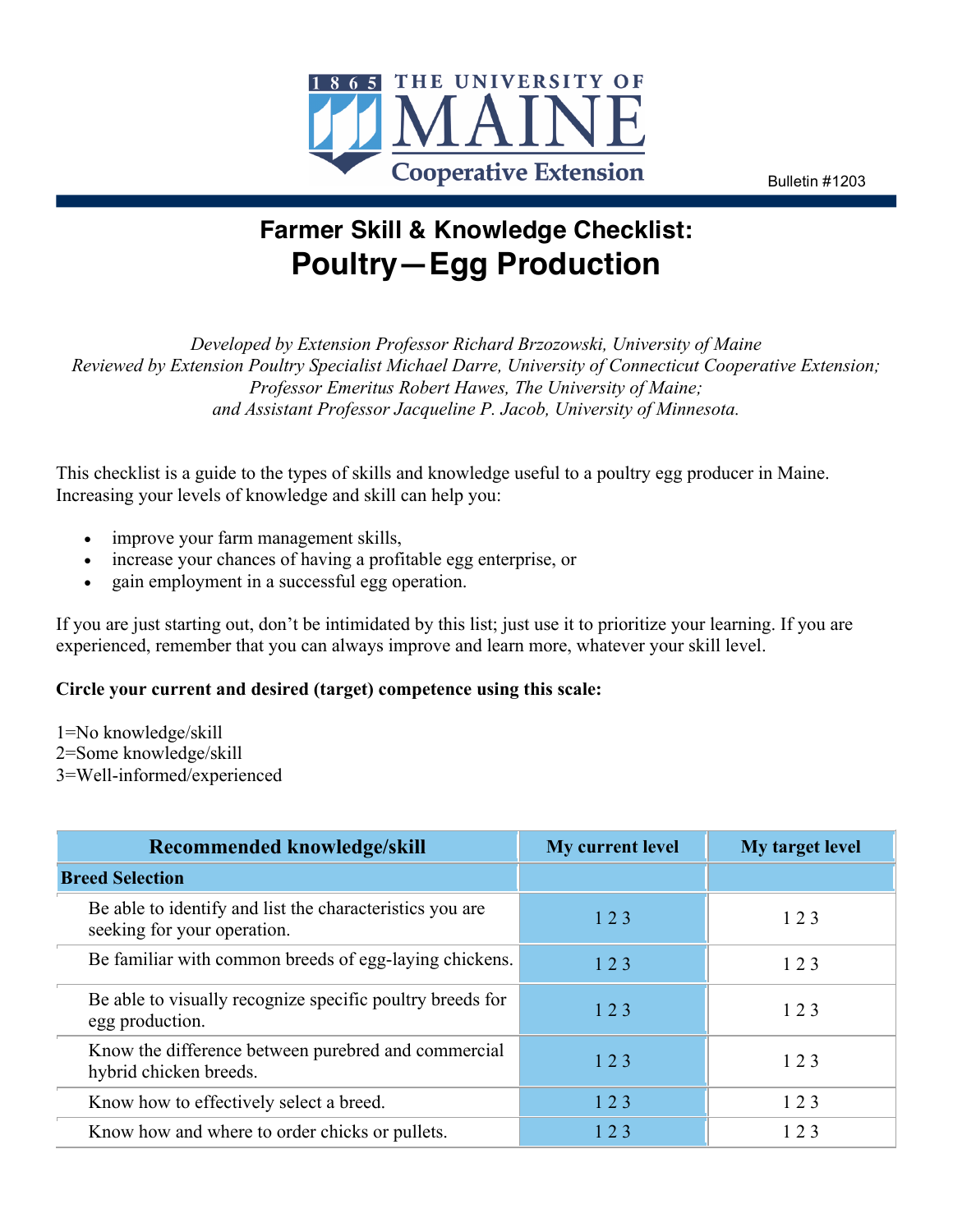| Be familiar with USDA's National Poultry Improvement<br>Plan (NPIP) and its hatchery certification program; see<br>contact information below. | 123 | 123 |
|-----------------------------------------------------------------------------------------------------------------------------------------------|-----|-----|
| <b>Brooding and Chick Care</b>                                                                                                                |     |     |
| Know how to select a brooder.                                                                                                                 | 123 | 123 |
| Be able to properly set up, use, and maintain a brooder.                                                                                      | 123 | 123 |
| Know how to receive and properly handle day-old<br>chicks.                                                                                    | 123 | 123 |
| Be able to effectively provide ample clean water to<br>chicks.                                                                                | 123 | 123 |
| Know how to select the proper feed for day-old chicks.                                                                                        | 123 | 123 |
| Know when and how to change feed from starter to<br>grower.                                                                                   | 123 | 123 |
| <b>Chicken Health</b>                                                                                                                         |     |     |
| Understand the importance of sanitation and biosecurity<br>on your farm—and when visiting other farms.                                        | 123 | 123 |
| Be able to develop a biosecurity plan for everyday<br>practices and for a biosecurity emergency.                                              | 123 | 123 |
| Be able to select and use suitable disinfectants.                                                                                             | 123 | 123 |
| Be familiar with pathogens common to poultry.                                                                                                 | 123 | 123 |
| Know which disinfectants work effectively on<br>pathogens.                                                                                    | 123 | 123 |
| Understand the importance of and know how to use<br>personalprotective equipment.                                                             | 123 | 123 |
| Know how and where to submit chickens to a diagnostic<br>lab.                                                                                 | 123 | 123 |
| Be familiar with common poultry medications and their<br>proper<br>uses.                                                                      | 123 | 123 |
| Be able to effectively observe birds in their flock.                                                                                          | 123 | 123 |
| Be able to recognize an unhealthy bird.                                                                                                       | 123 | 123 |
| Understand the significance of reportable diseases such<br>as Avian Influenza and know where to find information                              | 123 | 123 |
| Be able to detect external parasites on birds.                                                                                                | 123 | 123 |
| Be able to effectively prevent and/or treat specific<br>external parasites (like mites, lice, and bedbugs).                                   | 123 | 123 |
| Be able to detect internal parasites in birds.                                                                                                | 123 | 123 |
| Be able to effectively prevent and/or treat specific<br>internal parasites-birds on range are more prone to<br>internal parasites.            | 123 | 123 |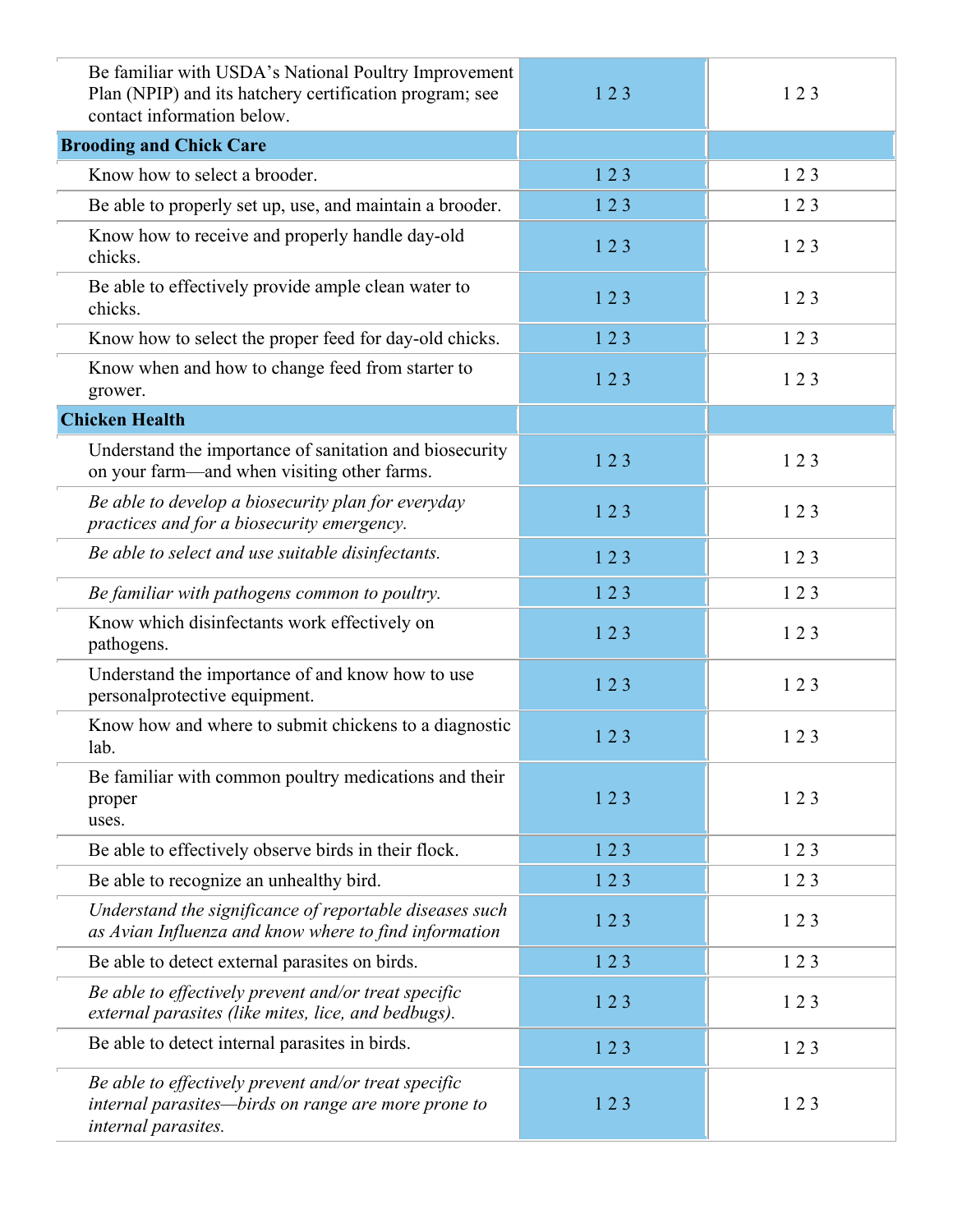| <b>Nutrition</b>                                                                                                       |     |     |
|------------------------------------------------------------------------------------------------------------------------|-----|-----|
| Be familiar with the digestive tract of chickens                                                                       | 123 | 123 |
| Be familiar with the daily nutrient requirements of egg-<br>laying chickens.                                           | 123 | 123 |
| Know how nutrients are balanced in a feed ration<br>(protein, energy, vitamins and minerals, and water).               | 123 | 123 |
| Understand the nutritional value of different feed<br>ingredients.                                                     | 123 | 123 |
| Be able to read and understand a feed bag label.                                                                       | 123 | 123 |
| Be able to select the proper feed for different ages and<br>productivestages.                                          | 123 | 123 |
| Understand the importance of clean water to egg-laying<br>productivity.                                                | 123 | 123 |
| Be familiar with methods to prevent drinking water from<br>freezing.                                                   | 123 | 123 |
| <b>Pullets</b>                                                                                                         |     |     |
| Know how to locate suitable sources of pullets.                                                                        | 123 | 123 |
| Know how to effectively raise replacement pullets,<br>including the use of effective feeding and lighting<br>programs. | 123 | 123 |
| <b>General Management</b>                                                                                              |     |     |
| Be familiar with poultry-related terms.                                                                                | 123 | 123 |
| Know the body parts of a chicken.                                                                                      | 123 | 123 |
| Be able to differentiate a cockerel from a pullet.                                                                     | 123 | 123 |
| Be able to differentiate a rooster from a hen.                                                                         | 123 | 123 |
| Be able to properly catch a bird without harm to the bird<br>or yourself.                                              | 123 |     |
| Know how to properly hold a single bird.                                                                               | 123 | 123 |
| Know how to hold several birds at one time.                                                                            | 123 | 123 |
| Be able to effectively weigh single birds.                                                                             | 123 | 123 |
| Know how to transport birds safely and humanely.                                                                       | 123 | 123 |
| Be familiar with sources of poultry equipment.                                                                         | 123 | 123 |
| Be able to detect evidence of whether rodents are active<br>on the farm.                                               | 123 | 123 |
| Know how to effectively control rodent populations.                                                                    | 123 | 123 |
| Be able to detect signs of predatory animals in Maine.                                                                 | 123 | 123 |
| Be able to effectively protect chickens from predators.                                                                | 123 | 123 |
| Know how to recognize types of cannibalism.                                                                            | 123 | 123 |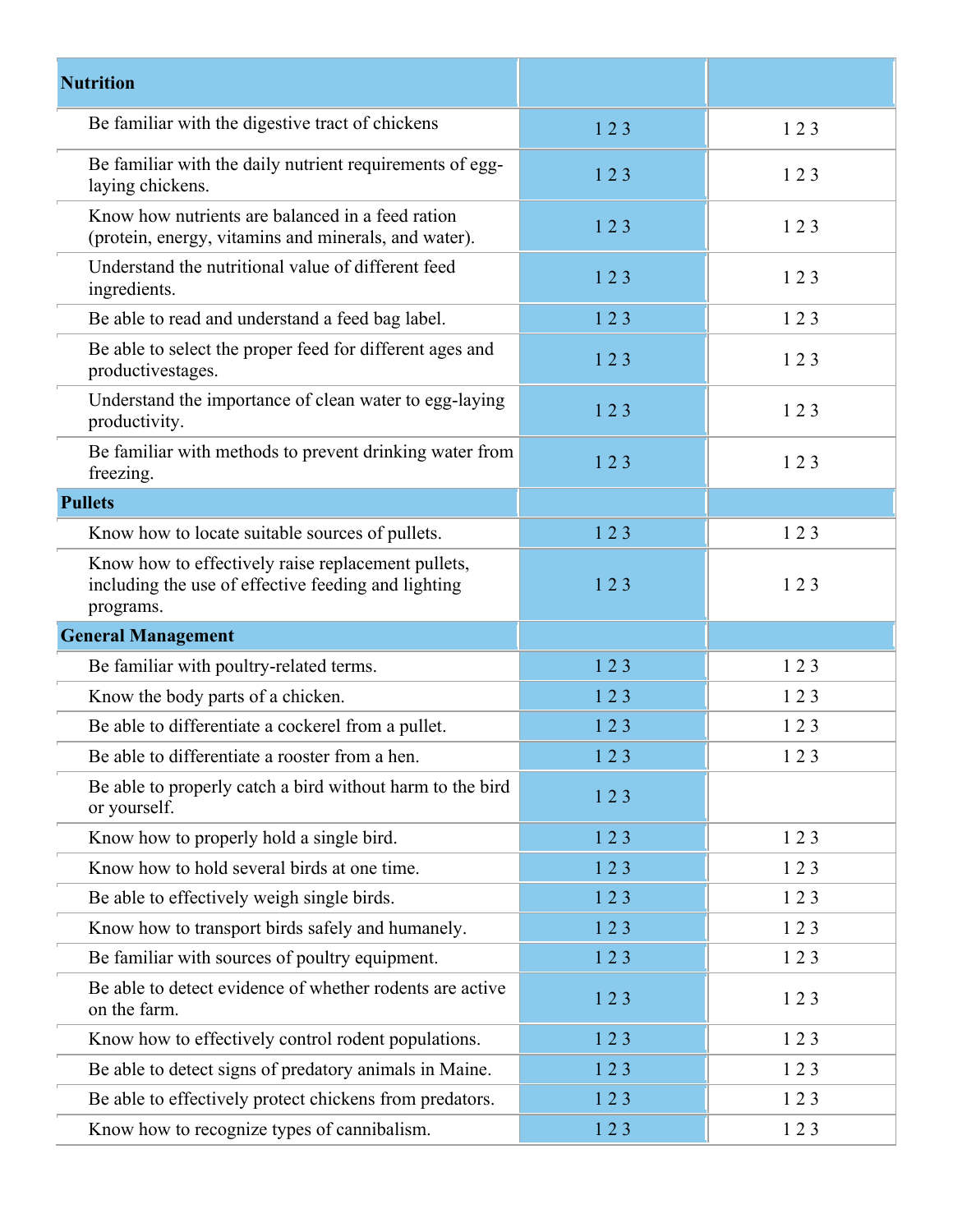| Be familiar with the causes of cannibalism, and know<br>how to prevent/correct it.                                 | 123 | 123 |
|--------------------------------------------------------------------------------------------------------------------|-----|-----|
| Understand the influence of light quality and quantity on<br>egg production.                                       | 123 | 123 |
| Know the causes of decreased egg production.                                                                       | 123 | 123 |
| Be familiar with the practice of inducing a molt/rest to<br>extend the productive life of a flock.                 | 123 | 123 |
| Be familiar with the certifying agency for organic<br>products.                                                    | 123 | 123 |
| <b>Facilities</b>                                                                                                  |     |     |
| Know the minimum space requirements for egg-laying<br>chickens.                                                    | 123 | 123 |
| Be able to calculate and provide adequate roosting<br>space.                                                       | 123 | 123 |
| Be able to provide adequate nesting space.                                                                         | 123 | 123 |
| Be able to properly select and maintain nesting<br>materials.                                                      | 123 | 123 |
| Be able to select proper bedding for chickens.                                                                     | 123 | 123 |
| Understand the role of light in egg production.                                                                    | 123 | 123 |
| Understand the importance of ventilation and air<br>exchange in the hen house.                                     | 123 | 123 |
| Know how to detect excess levels of ammonia.                                                                       | 123 | 123 |
| Know how to control ammonia, moisture, and dust<br>levels.                                                         | 123 | 123 |
| Be able to effectively maintain temperature for birds in<br>extreme weather conditions.                            | 123 | 123 |
| <b>Manure</b>                                                                                                      |     |     |
| Understand the nutrient value of chicken manure as<br>fertilizer.                                                  | 123 | 123 |
| Understand how manure can pollute water supplies; be<br>able to develop and implement a manure management<br>plan. | 123 | 123 |
| Be able to effectively control filth flies.                                                                        | 123 | 123 |
| Know how to effectively use poultry manure, including<br>how to properly compost it.                               | 123 | 123 |
|                                                                                                                    |     |     |
|                                                                                                                    |     |     |
|                                                                                                                    |     |     |
|                                                                                                                    |     |     |
|                                                                                                                    |     |     |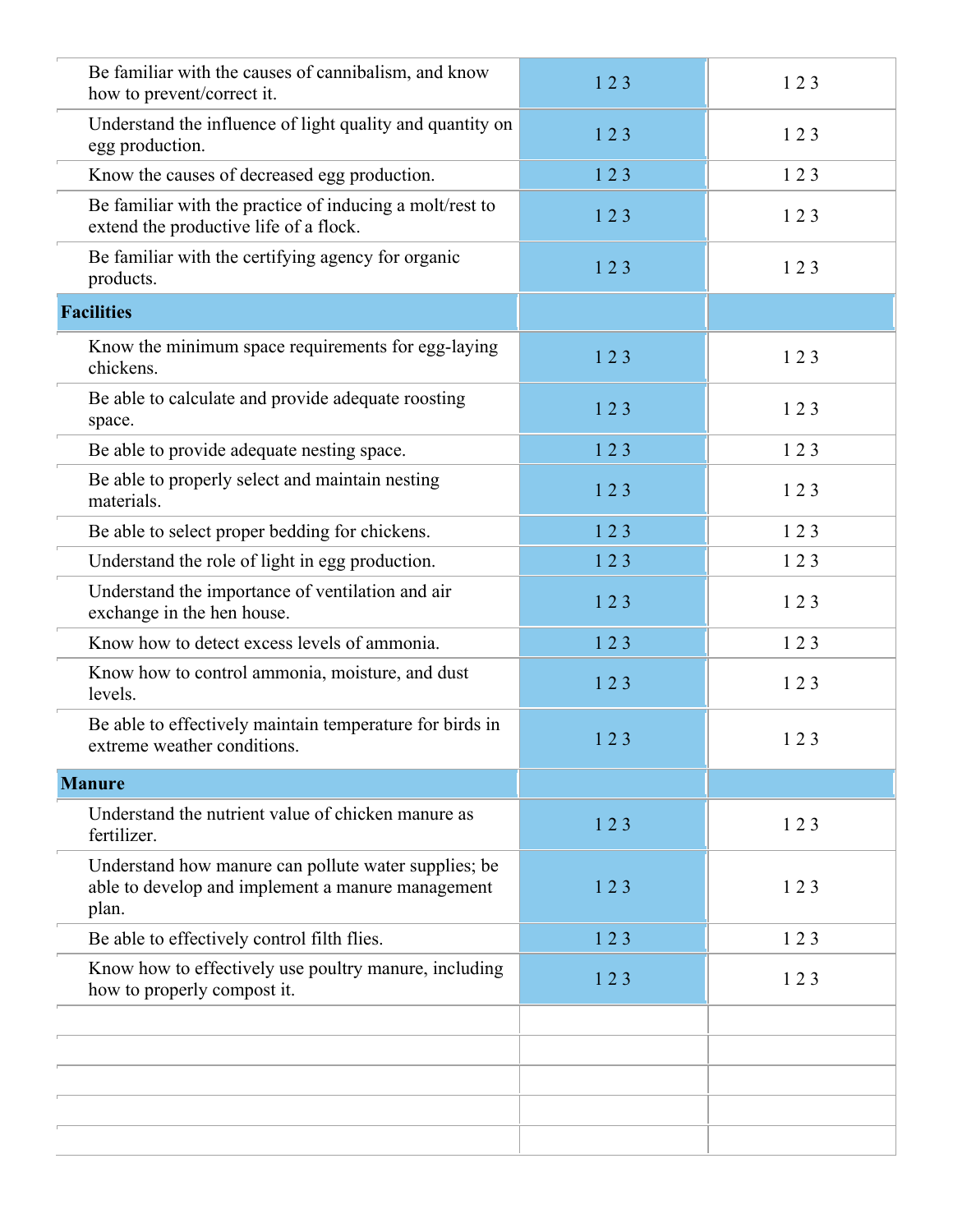| Productivity                                                                                                                                              |     |     |
|-----------------------------------------------------------------------------------------------------------------------------------------------------------|-----|-----|
| Be familiar with how eggs are formed and laid.                                                                                                            | 123 | 123 |
| Be able to recognize a productive bird by observing<br>physical signs (such as the comb and legs).                                                        | 123 | 123 |
| Know how to maintain records for mortality, egg<br>production, and feed consumption.                                                                      | 123 | 123 |
| Know how to calculate annual production of a flock.                                                                                                       | 123 | 123 |
| <b>Culling Poorly Performing Hens</b>                                                                                                                     |     |     |
| Be able to set and follow a standard for culling birds<br>from your flock.                                                                                | 123 | 123 |
| Be able to identify an unproductive egg layer by feeling<br>the distance between the pubic bones, and between the<br>pubic bones and the tip of the keel. | 123 | 123 |
| Know how to properly and humanely euthanize culled<br>birds.                                                                                              | 123 | 123 |
| Know how to properly dispose of dead birds.                                                                                                               | 123 | 123 |
| Know how to compost chicken carcasses effectively.                                                                                                        | 123 | 123 |
| <b>Food Safety</b>                                                                                                                                        |     |     |
| Be familiar with the state regulations for selling eggs.                                                                                                  | 123 | 123 |
| Know who can answer questions about state regulations<br>related to poultry.                                                                              | 123 | 123 |
| Be familiar with the grades and sizes of eggs as set by<br>the USDA.                                                                                      | 123 | 123 |
| Be able to properly gather and clean eggs for use or sale.                                                                                                | 123 | 123 |
| Know how to safely store eggs.                                                                                                                            | 123 | 123 |
| Know how to recognize freshness in eggs.                                                                                                                  | 123 | 123 |
| Be able to select and discard eggs that are not suitable<br>for human consumption.                                                                        | 123 | 123 |
| Be able to explain the proper handling of eggs to<br>customers.                                                                                           | 123 | 123 |
| <b>Selling Your Product</b>                                                                                                                               |     |     |
| Be familiar with, and be able to explain to potential<br>customers, the value of eggs as food.                                                            | 123 | 123 |
| Be able to explain to potential customers the value of<br>eggs asfood.                                                                                    | 123 | 123 |
| Be familiar with, and be able to explain, the value of<br>locallyproduced food.                                                                           | 123 | 123 |
| Be familiar with the use of eggs in a variety of recipes.                                                                                                 | 123 | 123 |
| Understand the importance of value-added poultry<br>products.                                                                                             | 123 | 123 |
|                                                                                                                                                           |     |     |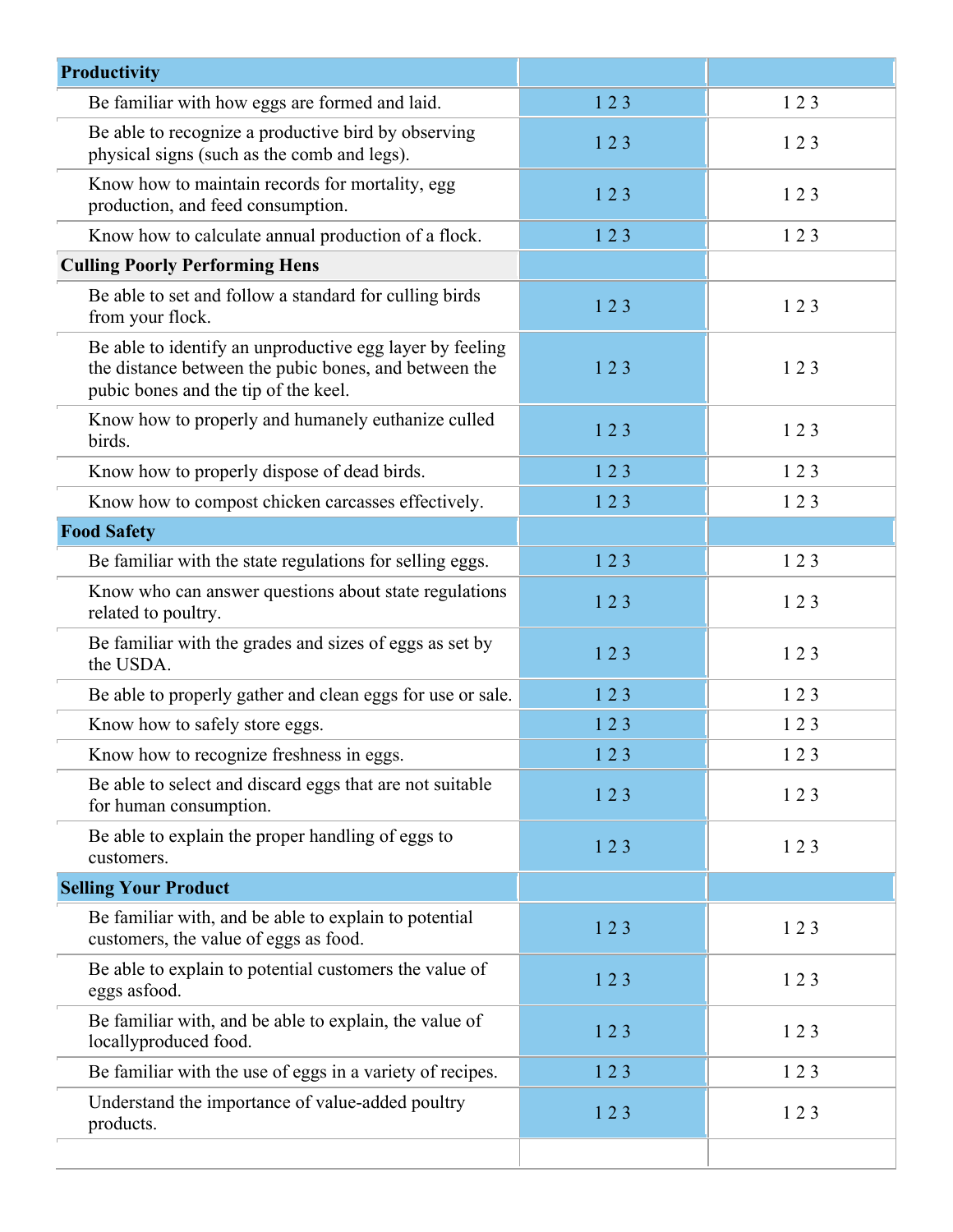| <b>Economics</b>                                                                                   |     |     |
|----------------------------------------------------------------------------------------------------|-----|-----|
| Know how to evaluate the economics of egg production<br>for each flock.                            | 123 | 123 |
| Be able to keep and use financial records effectively.                                             | 123 | 123 |
| Know how to develop and use an enterprise budget for<br>your operation.                            | 123 | 123 |
| Be able to determine the break-even point for your<br>enterprise.                                  | 123 | 123 |
| Be able to identify and implement money-saving or<br>labor-saving practices.                       | 123 | 123 |
| Know how to transfer financial records to income tax<br>Schedule F, "Profit or Loss From Farming." | 123 | 123 |

# **Sources of Information**

## **ATTRA/National Sustainable Agriculture Information Service**

(formerly known as the "Appropriate Technology Transfer for Rural Areas" project) (800) 346-9140 attra.ncat.org

#### **Maine Organic Farmers and Gardeners Association (MOFGA)**

Diane Schivera, organic livestock specialist (207) 568-4142, dianes@mofga.org www.mofga.org

## **Maine Department of Agriculture**

National Poultry Improvement Plan contacts: Beth McAvoy; Donald E. Hoenig, state veterinarian, Maine Department of Agriculture (207) 287-3701, donald.e.hoenig@maine.gov Elizabeth McEvoy, assistant state veterinarian (207) 287-7610, elizabeth.o.mcevoy@maine.gov

**American Egg Board**

www.aeb.org

# **University of Maine Animal Disease Diagnostic Laboratory**

Anne Lichtenwalner, Extension veterinarian (207) 581-2789, alicht@umext.maine.edu www.umaine.edu/vetlab

# **University of Maine Cooperative Extension**

(county office contacts; books and publications) extension.umaine.edu